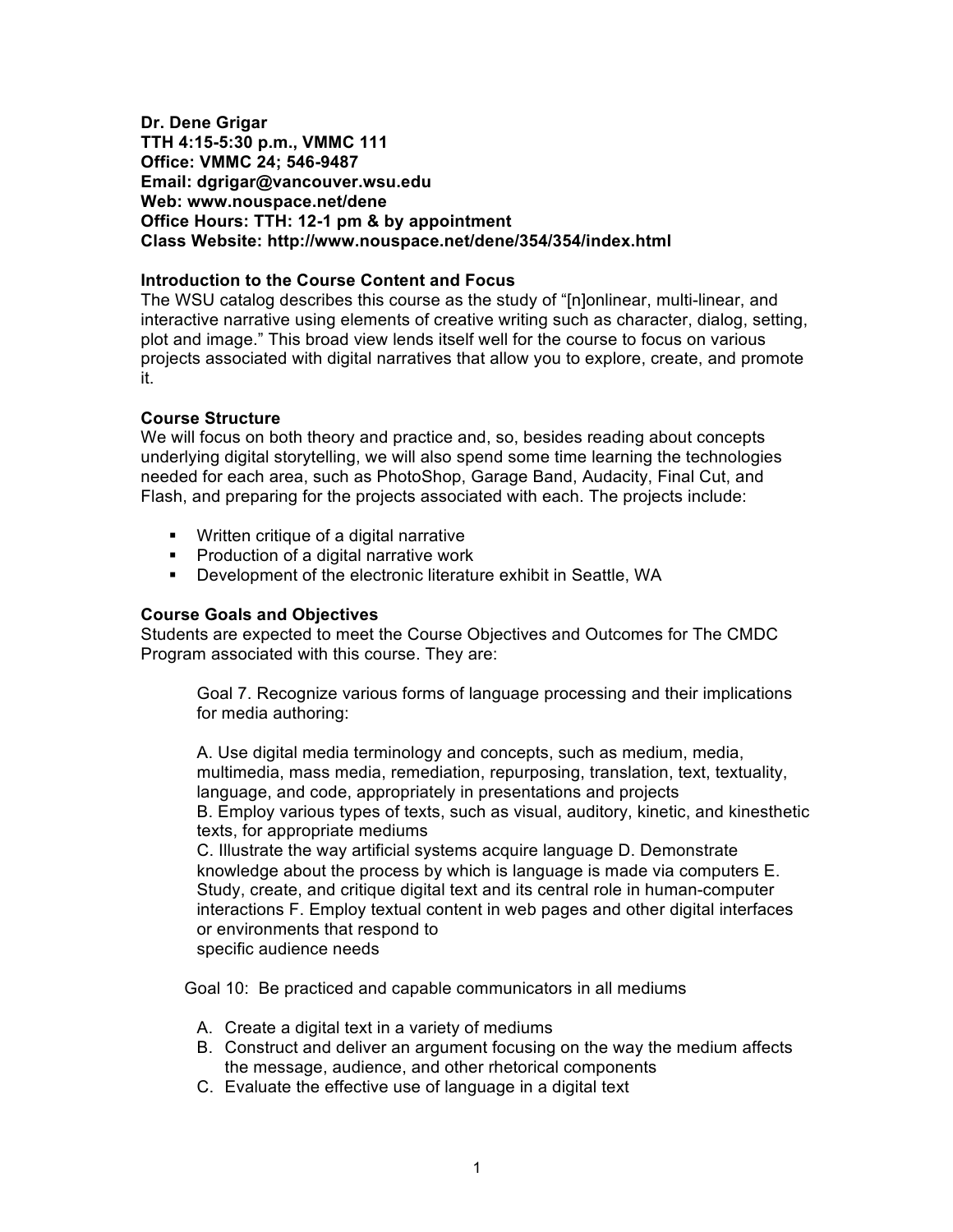# **Assessment**

To be successful in the course, students must 1) stay current with all of the required assignments that lead to completion of their projects, 2) participate in class activities, 3) attend all classes, 4) turn in all assignments on time. Work will also be assessed for its professional quality. Other factors considered in the assessment of work include being turned in on time, uniqueness, and, of course, content. Components that will be assessed are:

Written critique of a digital narrative: 25% Production of a digital narrative work: 25% Development of the electronic literature exhibit in Seattle, WA: 25% Participation and attendance: 25%

Items turned in late will be penalized a letter grade per day (not class day but each day) late. Items not turned in cannot be made up by other work.

# **Books & Resources**

1*. Electronic Literature*, by N Katherine Hayles; Notre Dame Press, 978-0-268-03085-8

2*. Literary Art in Digital Performance*, by Francisco Ricardo; Continuum Books, 9780826436801

3*. Rethinking Curating: Art after New Media*, by Beryl Graham et al; MIT Press, 978-0- 262-01388-8

4. Various articles linked from the syllabus

# **Absenteeism**

More than two unexcused absences will result in a final grade being lowered by one letter grade. Excused absences are defined as absences due to documented illnesses or deaths of close family members. Vacations, scheduled doctor visits, family reunions, week-long getaways, forgetting the semester has already begun or that we are meeting for class, and other personal reasons do not count as excused absences. Students need to be in class on the days indicated in the Course Schedule. No exceptions. If students miss more than two weeks in a row, for any reason, he or she will be asked to drop the course and retake it when the student is better able to participate.

# **University Policies**

Academic integrity is the cornerstone of the university and will be strongly enforced in this course. Any student found in violation of the academic integrity policy will be given an "F" for the course and will be referred to the Office of Student Conduct. For additional information about WSU's Academic Integrity policy/procedures please contact (360) 546-9573.

Disability Accommodations may be available if you need them in order to fully participate in this class because of a disability. Accommodations may take some time to implement so it is critical that you contact Disability Services as soon as possible. All accommodations must be approved through Disability Services, located in the Student Resource Center on the Lower Level of Student Services Center (360) 546-9138.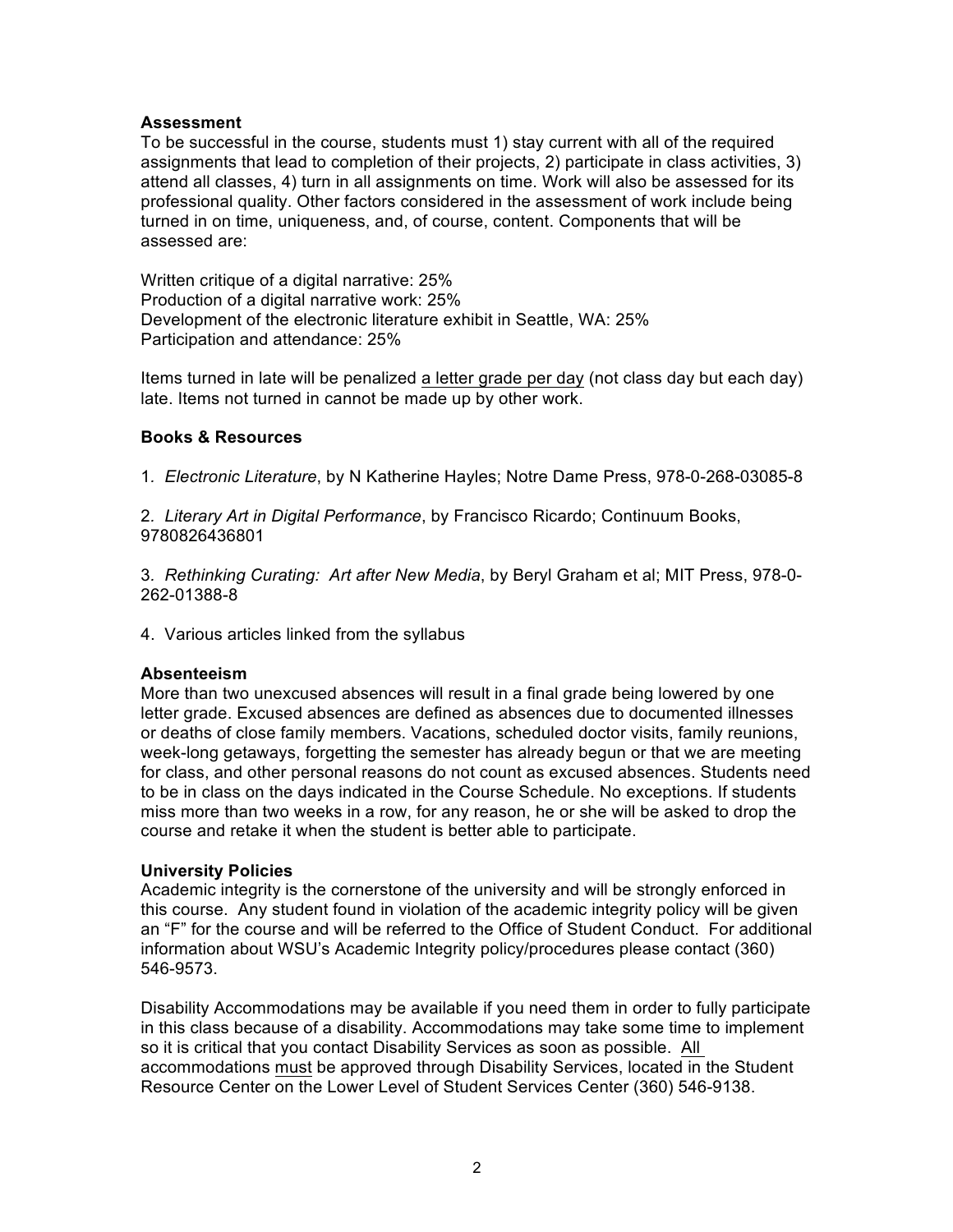Emergency Notification System: WSU has made an emergency notification system available for faculty, students and staff. Please register at Zzusis with emergency contact information (cell, email, text, etc). You may have been prompted to complete emergency contact information when registering for classes on RONet. In the event of a Building Evacuation, a map at each classroom entrance shows the evacuation point for each building. Please refer to it. Finally, in case of class cancellation campus-wide, please check local media, the WSU Vancouver web page and/or http://www.flashalert.net/. Individual class cancellations may be made at the discretion of the instructor. Each individual is expected to make the best decision for their personal circumstances, taking safety into account. Safety plan website http://safetyplan.vancouver.wsu.edu/

Important Dates and Deadlines: Students are encouraged to refer to the academic calendar often to be aware of critical deadlines throughout the semester. The academic calendar can be found at www.registrar.wsu.edu/Registrar/Apps/AcadCal.ASPX. Questions regarding the academic calendar can be directed to the Office of Student Affairs in VSSC 100 or call 360-546-9559.

## **Project I – Exploring Digital Literature**

## **Tuesday, August 23, 2011**

During Class: Meet students, gain details about course, talk about the curriculum.

R e a d for Thursday's Class: "Electronic Literature: What Is It?" by N. Katherine Hayles (This is essentially Ch. 1 of the book Electronic Literature you will be reading for this course (Online at: http://eliterature.org/pad/elp.html).

L o o k O v e r for Thursday's Class: "Intro to Elit" (Online at http://www.nouspace.net/dene/354/ intro elit.ppt). Bring this essay (in any form) and the two books, *Electronic Literature* and *Literary Art in Digital Performance*, to class.

#### **Thursday, August 25, 2011**

During Class: We will discuss the reading and the slides you were asked to prepare for today. We will also look over the two books you will be assigned for this portion of the course.

Read for Tuesday's Class: Chapters 2 and 3 of *Electronic Literature*.

Look Over for Tuesday's Class: "Annotated List of Elit Works for DTC 354" (Online at: https://docs.google.com/document/d/1MCS6Mm53UYS5DXfnP3m9ZAS0I1ECaKR3PY WFcjyui M/edit?hl=en US). You will be assigned two works to explore and annotate. One of these is due next Tuesday.

#### **Tuesday, August 30, 2011**

During Class: We will discuss the two chapters you were assigned to read; you will also be asked to talk about the elit work you explored for today.

Read for Thursday's Class: Chapter 3 of *Electronic Literature*.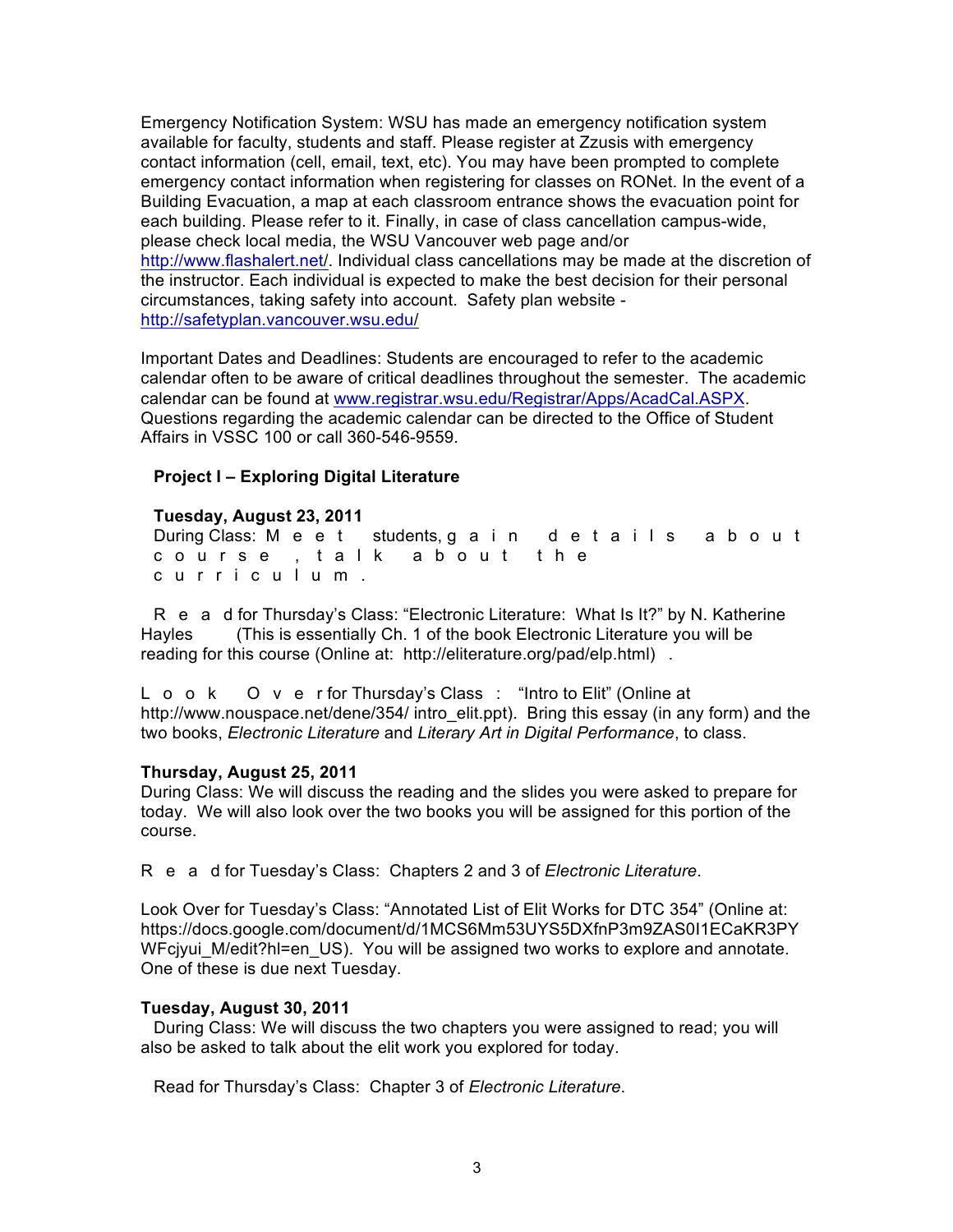Prepare for Thursday's Class: "Annotated List of Elit Works for DTC 354" (Online at: https://docs.google.com/document/d/1MCS6Mm53UYS5DXfnP3m9ZAS0I1ECaKR3PY WFcjyui\_M/edit?hl=en\_US). Explore and annotate the second work you have been assigned.

## **Thursday, September 1, 2011**

During Class: We will discuss the chapters you were assigned to read; you will also be asked to talk about the elit work you explored for today.

Read for Tuesday's Class: Finish the book, *Electronic Literature*.

## **Tuesday, September 6, 2011**

During Class: We will finish our discussion of the book.

Read for Thursday's Class: " Electronic Literature: *Where* Is It?" (Online at: http://www.electronicbookreview.com/thread/technocapitalism/invigorating).

## **Thursday, September 8, 2011**

During Class: We will discuss the article you were assigned to read. Also: Research the authors of the two works you were assigned to explore and annotate. Add the following information to your annotation on Google Docs: Author's country of origin, date of work  $1<sup>st</sup>$  publication, the name of the publication where it has been published, and the genre of the work. You should begin your investigation with the Electronic Literature Organization Directory (Online at: http://directory.eliterature.org/) since it contains much of the information you need for this assignment. This work is due at the beginning of class on Tuesday.

#### **Tuesday, September 13, 2011**

During Class: Look over the Google Docs annotated list of works and the new information posted about the authors, etc. I will present Project 1 today.

Prepare for Thursday's Class: Work on Project 1.

#### **Thursday, September 15, 2011**

During Class: Work on Project 1.

Prepare for Tuesday's Class: Rough draft of Project 1 is due at the beginning of class.

#### **Tuesday, September 19, 2011**

During Class: I will look over your rough drafts during class.

Prepare for Thursday's Class: The final version of Project 1 is due at the beginning of class.

#### **Thursday, September 21, 2011**

During Class: Project 1 is due at the beginning of class. Final Cut Workshop today.

# **Tuesday, September 27, 2011**

During Class: Sound Workshop today, led by Dr. John Barber.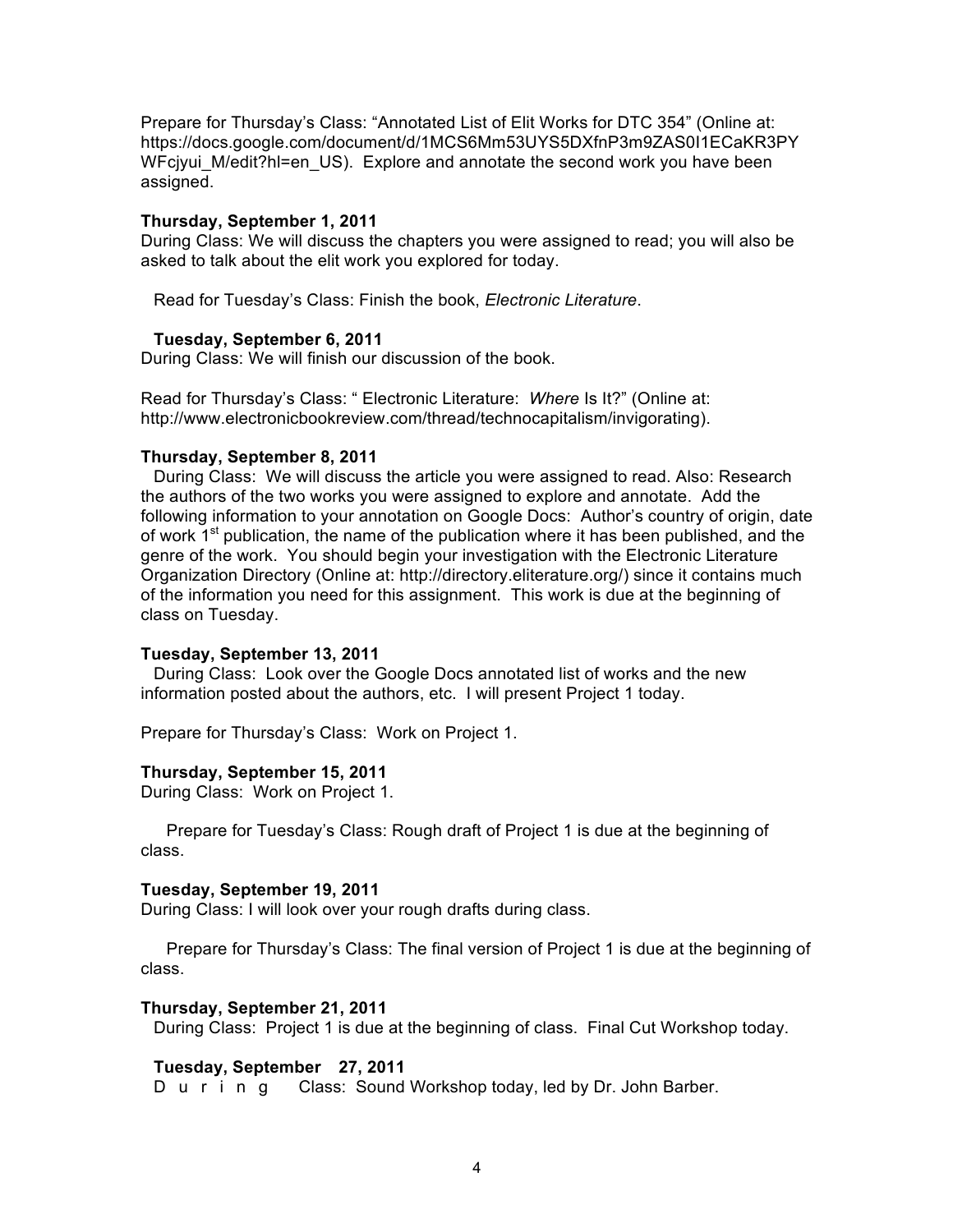#### **Thursday, September 29, 2011**

During Class: Flash Workshop today. I will also assign Project 2 today. You will receive an Assignment Sheet.

#### **Tuesday, October 4, 2011**

During Class: Work on Project 2.

Prepare for Thursday's Class: Continue working on Project 2.

## **Thursday, October 6, 2011**

During Class: Work on Project 2.

Prepare for Tuesday's Class: Continue working on Project 2.

#### **Tuesday, October 11, 2011**

During Class: Work on Project 2.

Prepare for Thursday's Class: Continue working on Project 2. Be prepared to show your work, thus far, to the class (at the end of class).

#### **Thursday, October 13, 2011**

During Class: Work on Project 2.

Prepare for Tuesday's Class: Continue working on Project 2.

### **Tuesday, October 18, 2011**

During Class: Work on Project 2.

Prepare for Thursday's Class: Continue working on Project 2. It is due at the beginning of class.

#### **Thursday, October 20, 2011**

During Class: Class critique of Project 2.

Prepare for Tuesday's Class: Revise your projects based on the notes given you during the class critique. Your project is due at the beginning of class.

#### **Tuesday, October 25, 2011**

During Class: Project 2 is due at the beginning of class. We will spend time looking at some of the works you have produced.

Read for Thursday's Class: "Introduction," and Chapter 1 in *Rethinking Curating*.

#### **Thursday, October 27, 2011**

During Class: We will discuss the Introduction of *Rethinking Curating* and tie what you have learned to the list of elit works you have annotated.

Read for Tuesday's Class: "Chapters 2 & 3," in *Rethinking Curating*.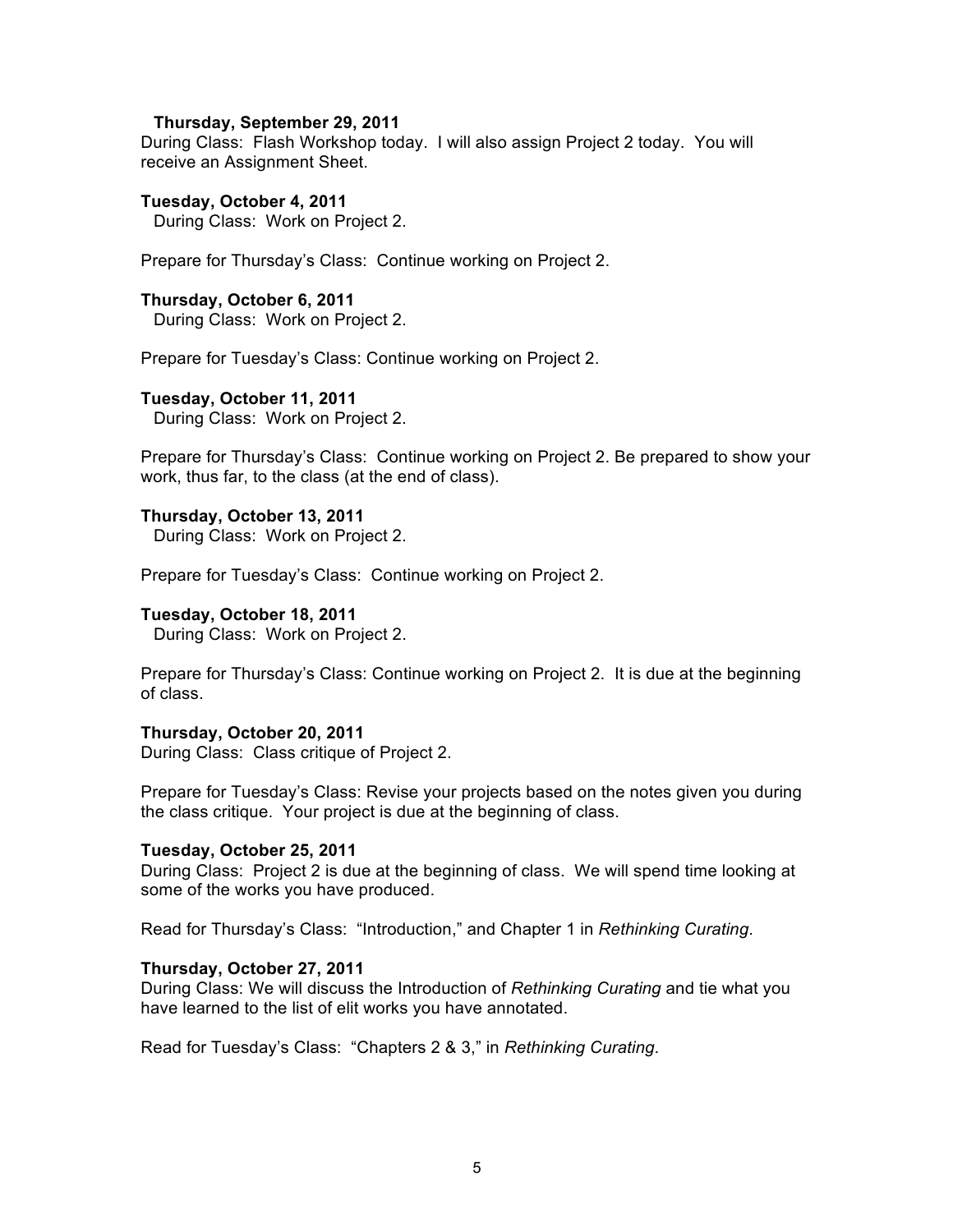#### **Tuesday, November 1, 2011**

During Class: We will visit VCLS 201, the Electronic Lit Lab, and explore works from "The Eastgate School." We will tie what you learn about these works to the reading.

Read for Thursday's Class: "Chapters 4 & 5," in *Rethinking Curating*.

### **Thursday, November 3, 2011**

During Class: Guest Speaker.

Read for Tuesday's Class: "Chapter 6-7," in *Rethinking Curating*.

#### **Tuesday, November 8, 2011**

During Class: We will discuss the reading and tie it into what you learned from the guest speaker.

Read for Thursday's Class: "Chapter 8," in *Rethinking Curating*.

## **Thursday, November 10, 2011**

During Class: Field Trip.

Read for Tuesday's Class: "Chapter 9," in *Rethinking Curating*.

## **Tuesday, November 15, 2011**

During Class: We will discuss the reading and tie it into what you learned from the field trip.

Read for Thursday's Class: "Chapters 10-11," in *Rethinking Curating*.

# **Thursday, November 17, 2011**

During Class: Meet with the curators for Electronic Literature. You will tie in what you have learned in your readings to the information you gain from their talk.

Tuesday, November 22, 2011- Thursday, November 24, 2011 Thanksgiving Holidays.

# **Tuesday, November 29, 2011**

During Class: Work on Project 3.

Prepare for Thursday's Class: Continue working on Project 3.

# **Thursday, December 1, 2011**

During Class: Work on Project 3.

Prepare for Tuesday's Class: Continue working on Project 3.

# **Tuesday, December 6, 2011**

During Class: Work on Project 3.

Prepare for Thursday's Class: Continue working on Project 3.